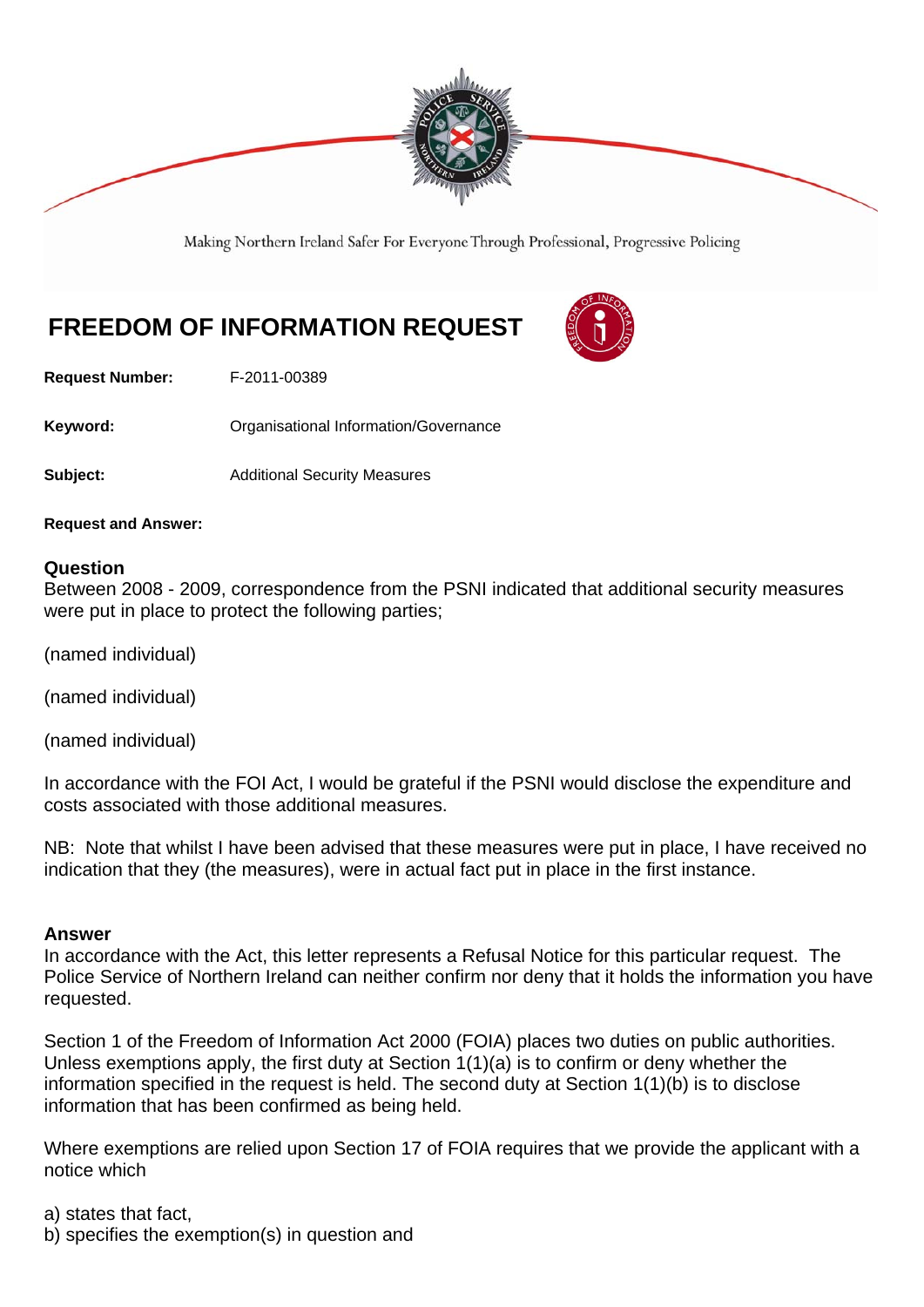c) states (if that would not otherwise be apparent) why the exemption applies.

The Police Service of Northern Ireland (PSNI) can Neither Confirm Nor Deny that it holds the information relevant to your request as the duty in Section 1(1)(a) of the Freedom of Information Act 2000 does not apply by virtue of the following exemptions:

Section 31 (3) Law Enforcement Section 38 (2) Health and Safety Section 40 (5) Personal Information

Section 31 and Section 38 are both prejudice based, qualified exemptions. Therefore a Harm Test and Public Interest Test are necessary.

Section 40 (5) is a class based, absolute exemption, therefore it is not necessary to evidence the harm caused by disclosure. However, for the purposes of neither confirming nor denying that the information is held, a Public Interest Test must be carried out.

# **Harm Test**

The PSNI is charged with enforcing the law, preventing and detecting crime and protecting the communities we serve. To confirm or deny that cost information is held in relation to additional security measures for certain named individuals would in itself confirm whether security measures were indeed put in place for these personnel. This could allow terrorists to ascertain levels of protection provided and expose personnel to significant risk of harm.

# **Public Interest Test**

# Factors favouring confirmation or denial Section 31

The PSNI has a duty to protect both its officers and the community and the public have a right to know that resources are being used both adequately and responsibly to do this.

### Factors against confirmation or denial Section 31

Confirmation or denial of this information would clearly provide terrorists with valuable information that they could use to target officers. Article 2 of the Human Rights Act 1998 imposes a positive obligation on police to protect life, including the lives of police officers. Confirmation or denial of information concerning additional security for particular officers would increase risk to those officers and the members of the community who they protect, whether on this occasion or future occasions, breaching Article 2.

### Factors favouring confirmation or denial Section 38

Confirmation or denial would allow the public to understand how public funds are spent and lead to better informed public awareness and debate.

### Factors against confirmation or denial Section 38

Confirmation or denial of whether this information is held would be likely to place officers at risk of attack and jeopardise their health and safety. This would result in a loss of confidence in the public authority to protect the well being of the community.

### Factors Favouring Confirmation or Denial Section 40

Confirmation or Denial of the existence of the requested information would enable the public to have a better knowledge of what information is recorded by PSNI and therefore a better understanding of